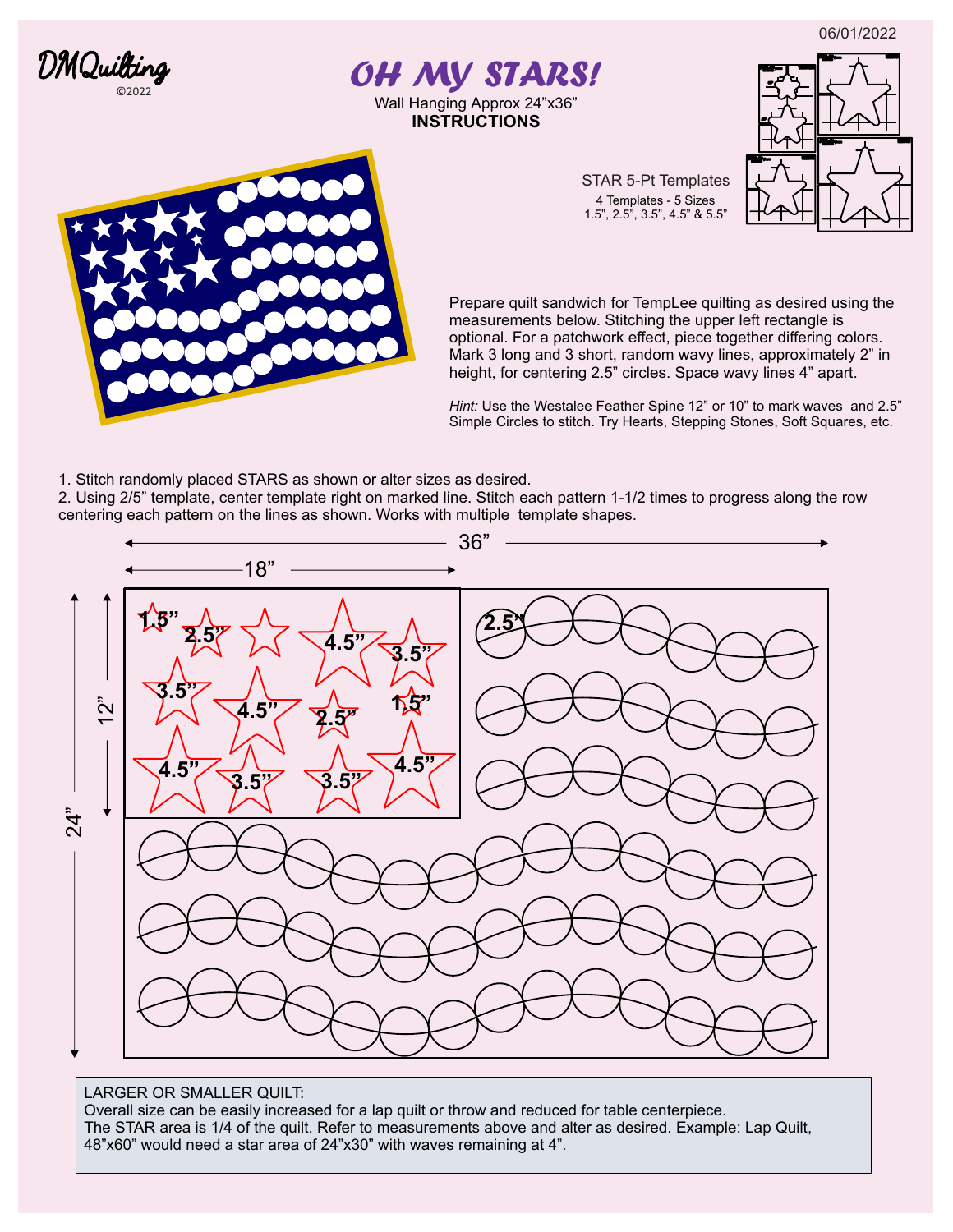

#### **CONTINUOUS SINGLE STAR**

Stitch 1st Pattern stopping at point for the direction of placement. Slide template and repeat. Align next row for same vertical center spacing or offset to connect at a different point.





1st Double Star

## **DOUBLE STAR Edge to Edge**

Stitch multiple patterns continuously across the row as shown below.

Mark a horizontal center line for alignment. Space rows using the template size, example: 3.5" separation for a 3.5" template. Follow the horizontal center markings on the template for alignment.